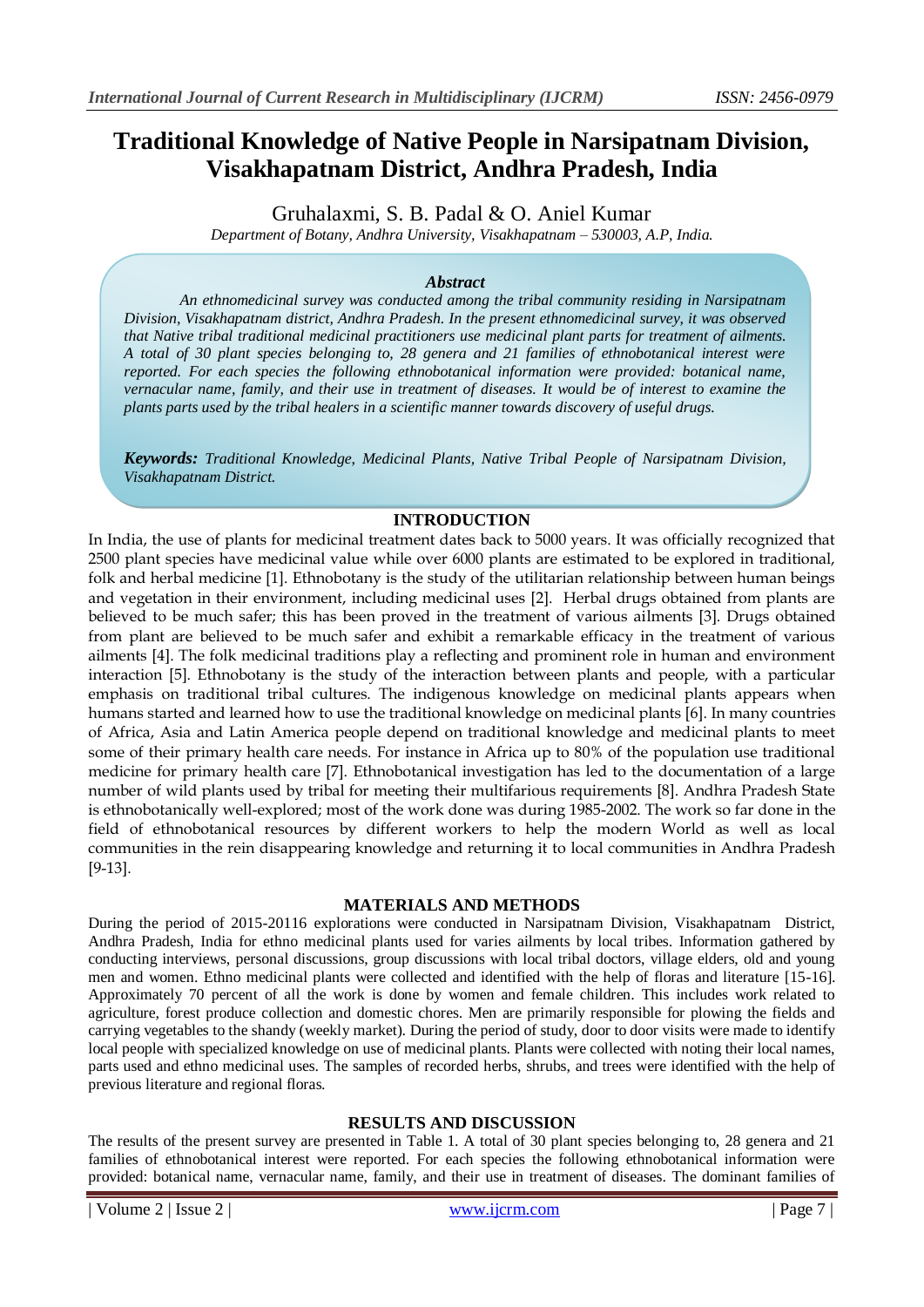ethnobotanical importance are Fabaceae (4 species), Astaraceae and Moraceae (3 species each), Caesalpiniaceae (2 species), Mimosaceae (2 species) and remaining families have single species. The medicinal plants based on their use in treatment of different diseases were found to be very valuable such as Pregnancy, Constipation, Boils, Ulcers, Eczema, and Stomach-ache etc. Most of the herbal remedies are taken externally in the form of extract and decoction. From Srikakulam District reported 63 ethnomedicinal plats for Women diseases [14]. From Visakhapatnam District 455 ethnomedicinal plants reported for various disease used by local tribes [15]. Conservation of biological resources and of the indigenous traditional knowledge is essential for sustainable development and managing of natural resources the world over. The history of indigenous knowledge as an old as the human race. This knowledge has always been very important for the people who generate it. It is a matter of survival for them. Many scientists, researchers and environmentalists all over the world are now striving to explore, know, Document and use the resource base knowledge for the welfare of the wider human race.

| Name of the plant                               | Family          | Common              | Habit            | <b>Mode of Administration</b>                                                                                                 |
|-------------------------------------------------|-----------------|---------------------|------------------|-------------------------------------------------------------------------------------------------------------------------------|
|                                                 |                 | <b>Name</b>         |                  |                                                                                                                               |
| Abrus precatorius L.                            | Fabaceae.       | Guruginja.          | Woody<br>Twiner  | Seeds are poisonous, used by the tribal people to<br>avoid pregnancy.                                                         |
| Alternanthera sessilis (L.) R.                  | Amaranthaceae   | Ponna ganti         | Herb             | The herb is used for indigestion. The whole plant is                                                                          |
| Br.                                             |                 |                     |                  | used in constipation.                                                                                                         |
| Buchanania lanzan Spr.                          | Anacardiaceae.  | Sara, Morli         | Tree             | Stem bark paste with castor oil is applied on boils and<br>ulcers.                                                            |
| Butea superba Roxb.                             | Fabaceae        | Tiga moduga         | Climber          | Root paste is applied externally for eczema.                                                                                  |
| Caesalpinia bonduc (L.)<br>Roxb.                | Caesalpiniaceae | Gacha kaya          | Straggler        | Roots are used for dysentery and stomach-ache                                                                                 |
| Calamus rotang L.                               | Arecaceae       | Pemu                | Tufted<br>Shrubs | Plant is used in cough, bronchitis, dysentery, and skin<br>diseases.                                                          |
| Canthium parviflorum Lam                        | Rubiaceae       | Chinnabalugu        | Shrub            | Boiled leaves are eaten to reduce constipation                                                                                |
| Capparis zeylanica L.                           | Capparidaceae   | Aridonda,           | Shrub,           | Root bark in sesamum oil is boiled and filtered. The<br>cooled filtrate is poured into ear                                    |
| Dalbergia paniculata Roxb.                      | Fabaceae        | Poria patchari      | Small            | Leaf paste used for swellings                                                                                                 |
|                                                 |                 |                     | Tree             |                                                                                                                               |
| Delonix regia Boj. ex Hook.                     | Ceasalpiniaceae | Turayi              |                  | Flowers are ground to paste with pinch of salt is<br>administered for dysmenorrheal.                                          |
| Dodonaea viscosa (L.) Jacq.                     | Sapindaceae.    | Bandaru             | Shrub            | Leaf juice is administered for epilepsy.                                                                                      |
| Eclipta prostrata L.                            | Asteraceae.     | Gunta<br>kalagaraku | Herb             | Leaf extract mixed with sugar candy and buttermilk<br>and administered in the early morning for one week to<br>treat jaundice |
| Elytraria acculis L                             | Acanthaceae     | Yeddadugu           | Herb             | Root used for cough and Rabies                                                                                                |
| Entada pursaetha Dc                             | Mimosaceae      | Gilla Teega         | Climber          | Bark paste used for rheumatic pains.                                                                                          |
| Erythrina stricta Roxb                          | Fabaceae        | Mullu Moduga        | Tree             | The flower is used for antidote to poison                                                                                     |
| Ficus benghalensis L.                           | Moraceae.       | Marri               | Tree             | Root extract used for menstrual problems                                                                                      |
| Ficus religiosa L.                              | Moraceae        | Raavi.              | Tree             | Stem bark is used for dysentery and menstruale<br>complaints                                                                  |
| Garuga pinnata Roxb.                            | Burseraceae.    | Garuga.             | Tree             | Stem bark paste is used for bone fractures.                                                                                   |
| Helicteres isora L                              | Sterculiaceae.  | Chemali Nara        | Shrubs           | Root used for snake bite                                                                                                      |
| Hugonia mystax L                                | Linaceae.       | Pisangi             | <b>Shrubs</b>    | Root used for diabetes and stomachache                                                                                        |
| Soymida febrifuga (Roxb.) A. Meliaceae<br>Juss. |                 | Somida              | <b>Tree</b>      | Poultice of the bark is applied externally till cure for<br>Rheumatism                                                        |
| Streblus asper Lour.                            | Moraceae        | Baranika Chettu     | Tree             | 1 spoonful of stem bark extract is administered with<br>honey twice a day for 2 days for Dysentery.                           |
| Syzygium cumini L.                              | Myrtaceae       | Neredu              | <b>Tree</b>      | 5 ml of stem bark extract is administered orally twice<br>a day for 3days for cough.                                          |
| Vernonia cinerea (L.) Less                      | Asteraceae      | Saha Devi           | Herb             | A spoonful of root decoction mixed with 2 black                                                                               |

#### **Table - 1**. Ethnomedicinal plants used by tribal people of Narsipatnam Division, Visakhapatnam district

| Volume 2 | Issue 2 | www.ijcrm.com | Page 8 |